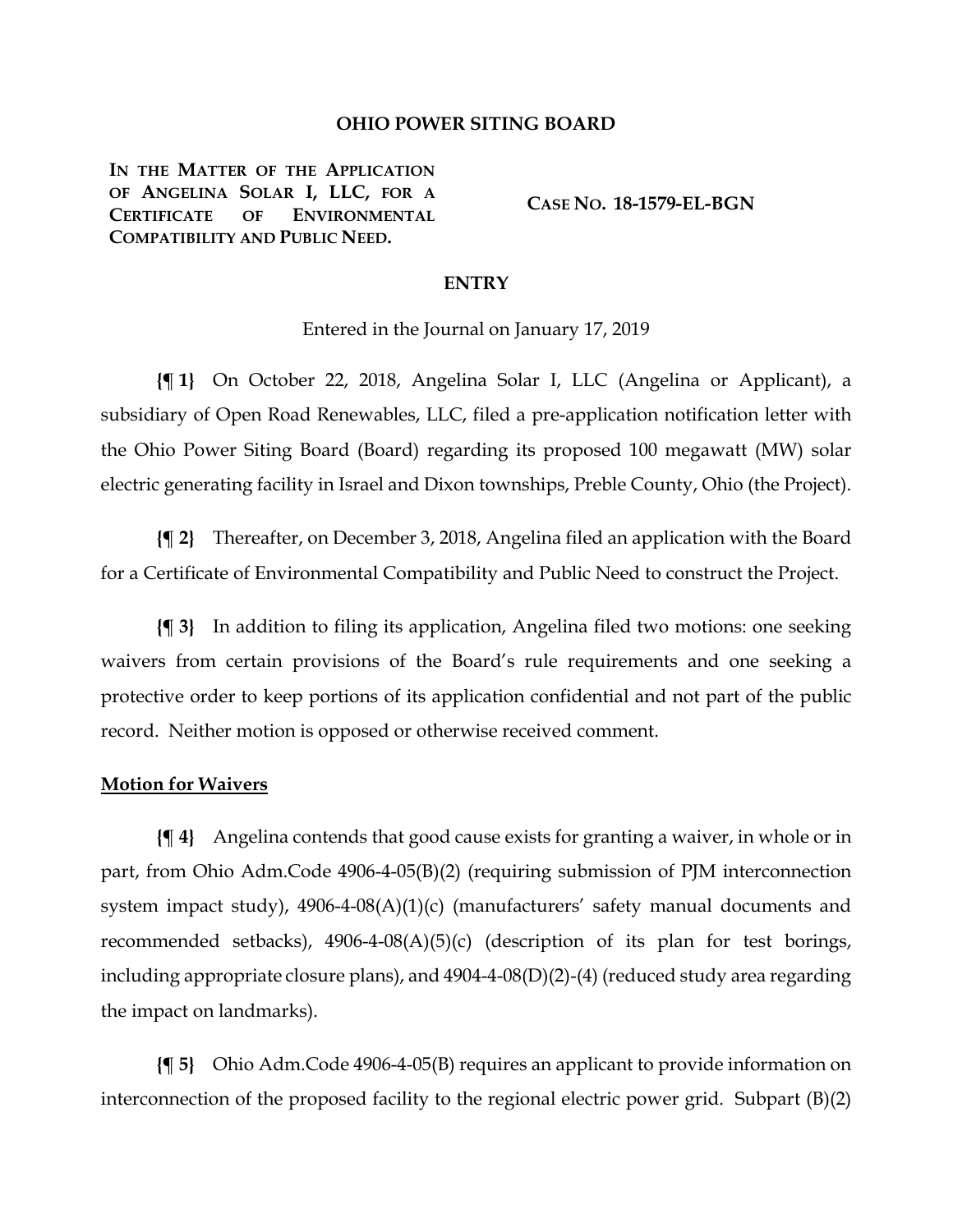requires the applicant to provide system studies on the generation interconnection request, including the feasibility study and system impact study. Angelina reports that it has provided the feasibility study associated with PJM Queue Position AC2-111 with its application but the system impact study (SIS) for AC2-111 is still in progress. Angelina states that it anticipates receiving the SIS within 90 days of its motion and will submit the SIS to Board Staff as soon as it is available. Because Staff will have the opportunity to consider the SIS in its review of the application, Angelia submits that good cause exists to allow for the delayed submission of the SIS.

**{¶ 6}** Ohio Adm.Code 4906-4-08(A)(1)(c) requires an applicant to provide information regarding the safety and reliability of all equipment including the generation equipment manufacturer's safety standards, a copy of the manufacturer's safety manual or similar document, and any recommended setbacks from the manufacturer. Angelina explains that the nature of the Project and timing of panel model selection warrant a waiver because the final panel model will not be selected until after the final engineering of the Project is complete. Once selected, Angelina commits to providing Board Staff with the manufacturer's safety standards, including complete copies of its safety manuals or similar documents, as part of the final construction plans for the Project; Angelina will also identify any recommended setbacks.

**{¶ 7}** Ohio Adm.Code 4906-4-08(A)(5)(c) requires an applicant to provide and describe plans for test borings, including closure plans for such borings. Pursuant to the regulation, the plans shall contain a timeline for providing the test boring logs and information regarding subsurface conditions. The Applicant requests waiver of this rule because the panel layout will not be complete until final engineering drawings are developed and, given that the Project is a solar farm, it expects that equipment will impact the subsurface to a very limited degree. Additionally, Angelina expects to conduct only limited test borings in connection with the construction of the Project. If the waiver is approved, Angelina commits to provide its plan for borings, including appropriate closure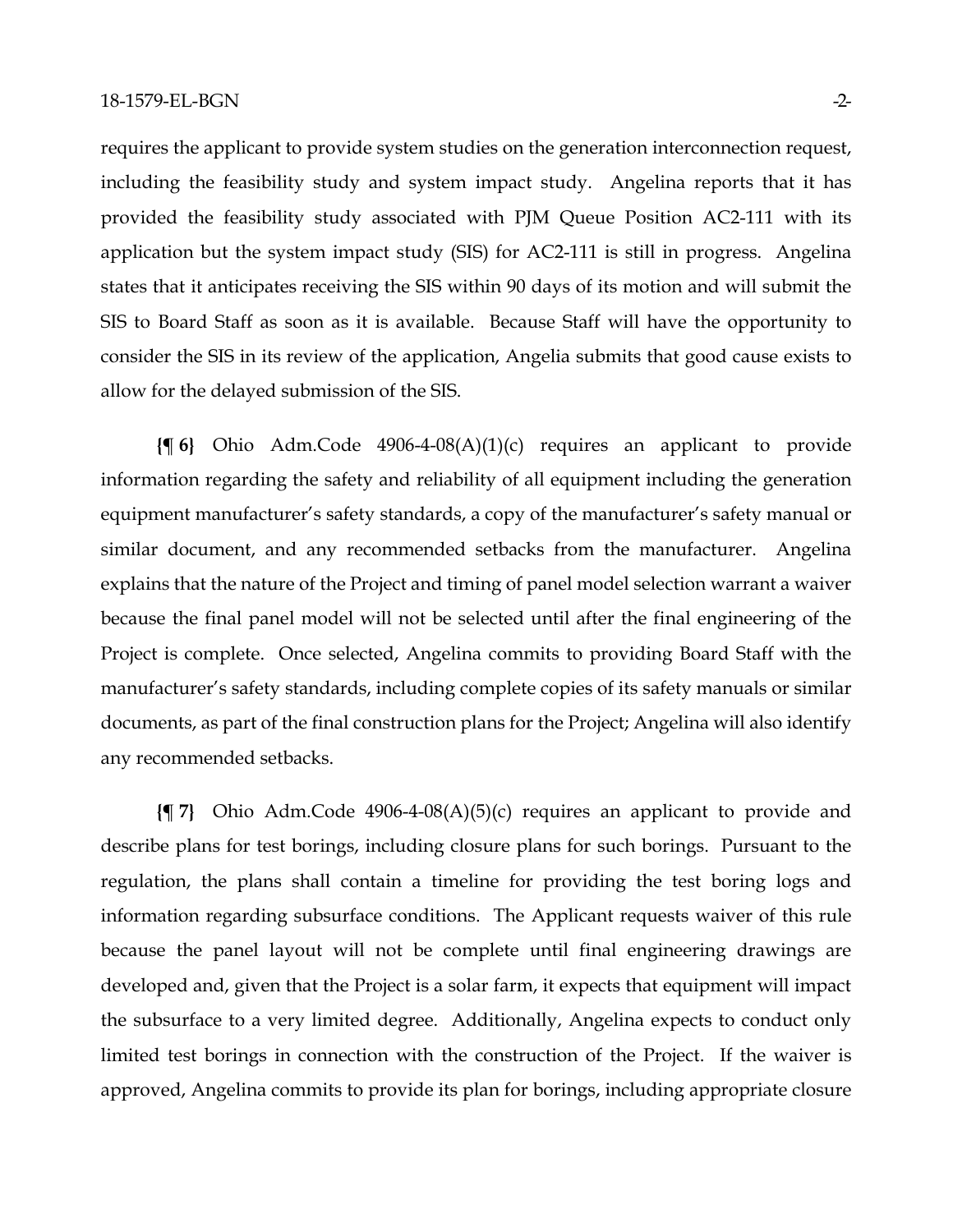plans, to Board Staff no less than 30 days prior to the commencement of the field work and after the Project's layout has been finalized. Further, within 60 days following the receipt of all relevant data from the borings, Angelina will provide Board Staff with all of the information required by the plan, including subsurface soil properties, status water level, rock quality description, percent recovery, and the depth and description of bedrock contact.

**{¶ 8}** Angelina also seeks waivers from Ohio Adm.Code 4906-4-08(D)(2)-(4) regarding impacts on landmarks, recreation and scenic areas, and the visual impact of the facility. Ohio Adm.Code 4906-4-08(D)(2) requires an applicant to provide an evaluation of the impact of the proposed facility on the preservation and continued meaningfulness of mapped landmarks within a ten-mile radius and to describe plans to avoid or mitigate any adverse impact. Ohio Adm.Code 4906-4-08(D)(3) requires an applicant to describe and evaluate impacts to the identified recreation and scenic areas within ten miles of the project area. Ohio Adm.Code 4906-4-08(D)(4) requires an applicant to evaluate the visual impact of the proposed facility within a ten-mile radius from the project area. Angelina reports that it has evaluated the impact of the Project on the presentation and continued meaningfulness of the registered landmarks, scenic and recreation areas, and visibility and viewshed within a five-mile vicinity of the project area in the submitted Cultural Resources Report (Exhibit H) and Visual Impact Report (Exhibit I). Angelina further represents that, because of the Project's low profile and anticipated screening afforded by vegetation and existing structures, visibility of the planned components is expected to be limited to the immediate vicinity of the Project. Furthermore, the Cultural Resources Report indicates that no effects are anticipated on landmarks or scenic and recreation areas outside a two-mile radius. Thus, Angelina seeks waiver of Ohio Adm.Code 4906-4-08(D)(2)-(4) to allow for the focused fivemile study area and review of landmarks, as opposed to the required ten-mile radius.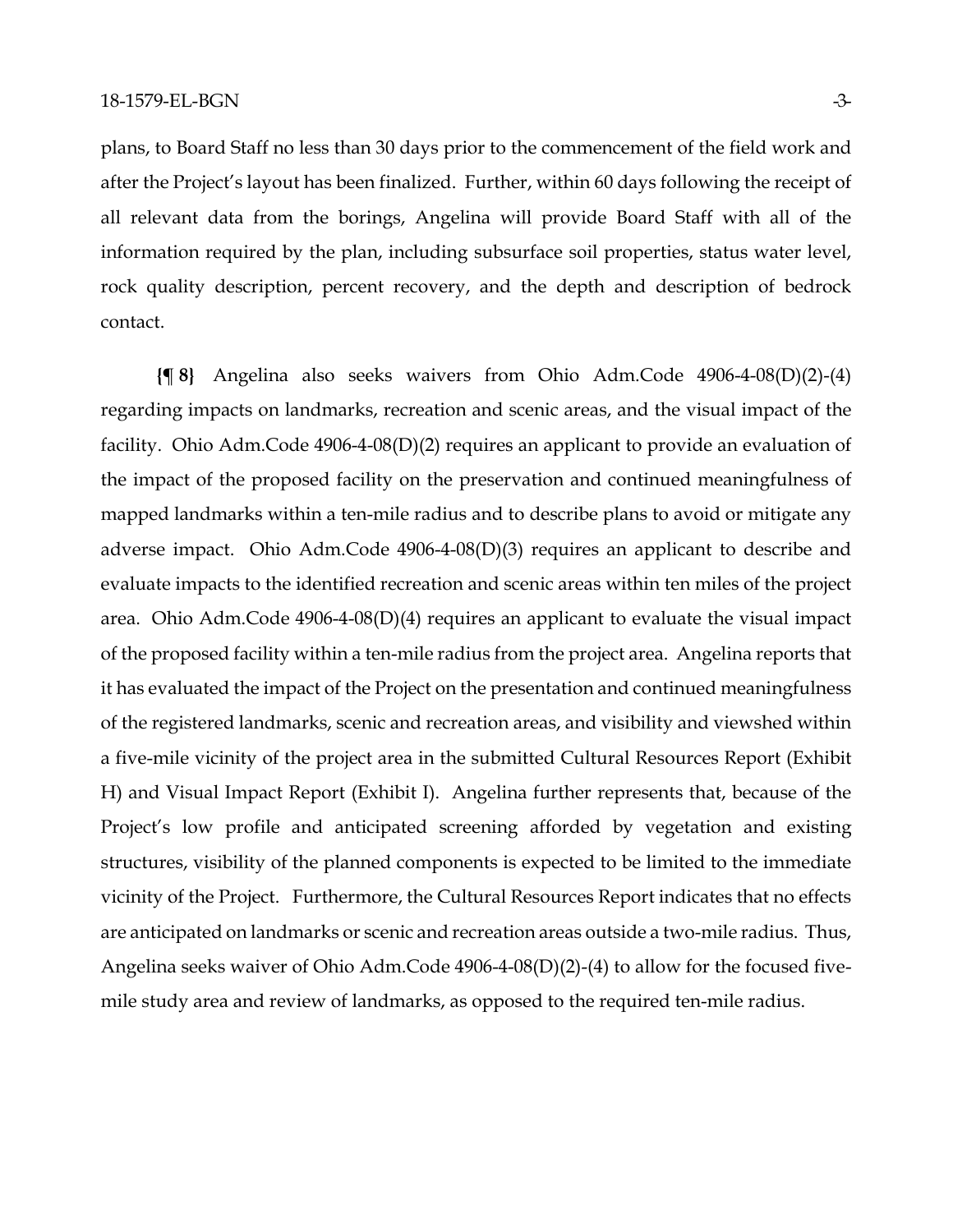**{¶ 9}** Ohio Adm.Code 4906-4-01(B) expressly provides that the Board may waive any requirement in Ohio Adm.Code Chapter 4906-4, other than one mandated by statute, upon motion.

**{¶ 10}** Upon consideration of Angelina's motion for waivers, the administrative law judge (ALJ) finds that good cause exists to grant waivers of Ohio Adm.Code 4906-4-05(B)(2), 4906-4-08(A)(1)(c), 4906-4-08(A)(5)(C), and 4906-4-08(D)(2)-(4). As committed to within its motion, Angelina is expected to provide its plan for test borings, including appropriate closure plans, to Board Staff no less than 30 days prior to the commencement of field work and after the Project's layout has been finalized in order to ensure that Staff has sufficient time to review the information prior to commencement of such work. Furthermore, should Staff determine that information regarding areas covered by the requested waivers is necessary for its investigation of the application, Angelina is expected to comply with any resulting requests for information from Staff.

## **Motion for Protective Order**

**{¶ 11}** Along with the motion for waivers, Angelina filed a motion for protective order. Angelina moves the Board to keep portions of its application confidential and not part of the public record. The information Angelina seeks to protect includes estimated capital and intangible costs, operations and maintenance costs, rates of increases, rates of inflation and assumptions that go into the calculation of Net Present Value of operations and maintenance costs, and other sensitive financial data. Angelina also seeks to keep confidential the estimated annual payments to landowners. Angelina represents that its motion targets sensitive and confidential information that is generally not disclosed and if revealed—would provide competitors and others with a competitive advantage.

**{¶ 12}** Pursuant to Ohio Adm.Code 4906-2-21(D) and upon motion, the Board "may issue any order that is necessary to protect the confidentiality of information contained in [a] document, to the extent that state or federal law prohibits release of the information,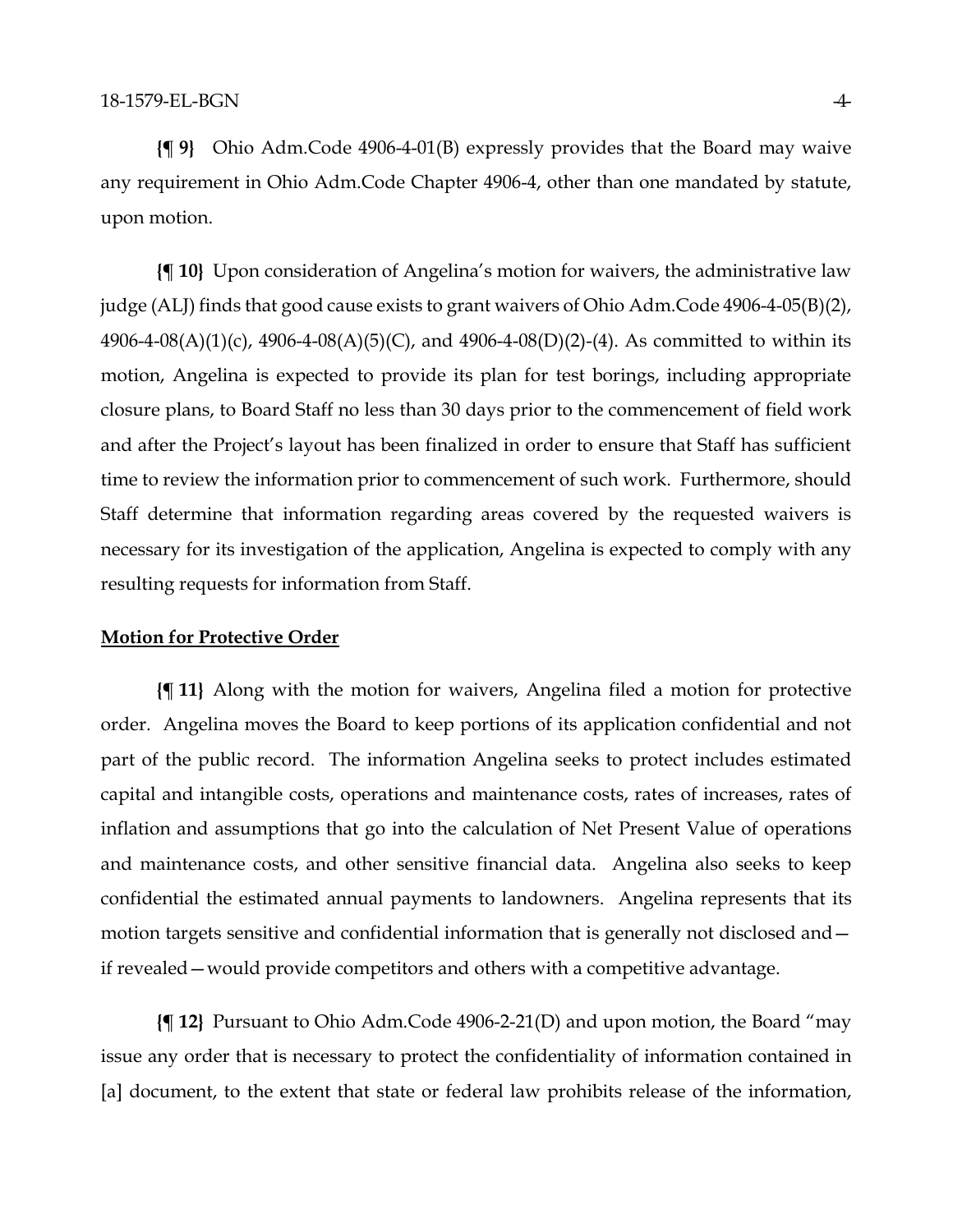including where it is determined that both \* \* \* the information is deemed \* \* \* to constitute a trade secret under Ohio law \* \* \* and non-disclosure of the information is not inconsistent with the purpose of Title 49 of the Revised Code." To be designated a trade secret under R.C. 1333.61, financial information must both: (1) derive independent economic value from not being generally known to, or readily ascertainable by, other persons who can obtain economic value from its disclosure or use and (2) be subject to reasonable efforts under the circumstances to maintain its secrecy. R.C. 1333.61(D). Additionally, the Supreme Court of Ohio has established a six-part test to apply when analyzing a trade secret claim. *State ex rel. The Plain Dealer v. Ohio Dept. of Ins.*, 80 Ohio St.3d 513, 524-525, 687 N.E.2d 661 (1997).

**{¶ 13}** In support of its request, Angelina asserts that the information it seeks to protect has independent economic value, is subject to reasonable efforts to maintain its secrecy, and otherwise meets the six-factor *Plain Dealer* test. Further, Angelina contends that non-disclosure of the information will not impair the purposes of Title 49, as the Board and its Staff have full access to the information. In the same vein, Angelina maintains that no purpose of Title 49 would be served by the public disclosure of the information.

**{¶ 14}** The ALJ has examined the information filed under seal, as well as the assertions set forth in the Applicant's memorandum in support of its motion for a protective order. Applying the requirements discussed above, the ALJ finds that the motion should be granted. As such, the financial and estimated cost information on pages 26 through 30 of the application and the estimated annual land lease payments made to landowners contained in pages 3, 17, and 21 of Exhibit C should be kept confidential and not subject to public disclosure.

**{¶ 15}** Ohio Adm.Code 4906-2-21(F) specifies that, unless otherwise ordered, a protective order issued under Ohio Adm.Code 4906-2-21(D) expires 24 months after the date of its issuance. Angelina does not seek a different time frame; thus, the information protected by this order shall remain under seal for a period ending 24 months from the date of this Entry. Should Angelina wish to extend that 24-month period, it shall file an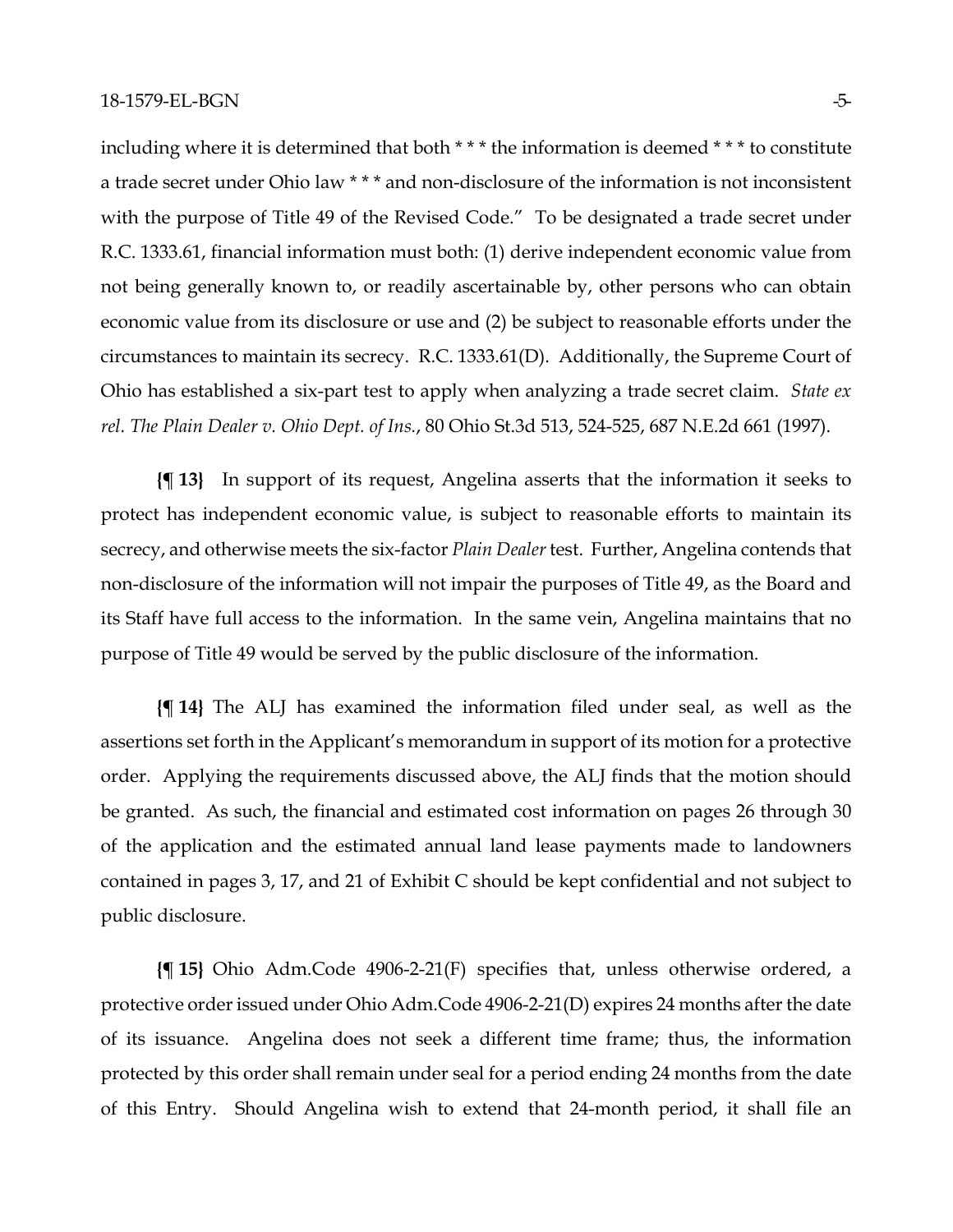appropriate motion at least 45 days in advance of the expiration date. Ohio Adm.Code 4609- 2-21(F). If no such motion is filed, the Docketing Division may release the information without prior notice to the Applicant.

**{¶ 16}** It is, therefore,

**{¶ 17}** ORDERED, That Angelina's motion for waivers be granted as stated in Paragraph 10. It is, further,

**{¶ 18}** ORDERED, That Angelina's motion for a protective order be granted as stated in Paragraph 14. It is, further,

**{¶ 19}** ORDERED, That a copy of this Entry be served upon all parties and interested persons of record.

## THE OHIO POWER SITING BOARD

*/s/ Patricia A. Schabo*

By: Patricia A. Schabo Administrative Law Judge

NJW/hac